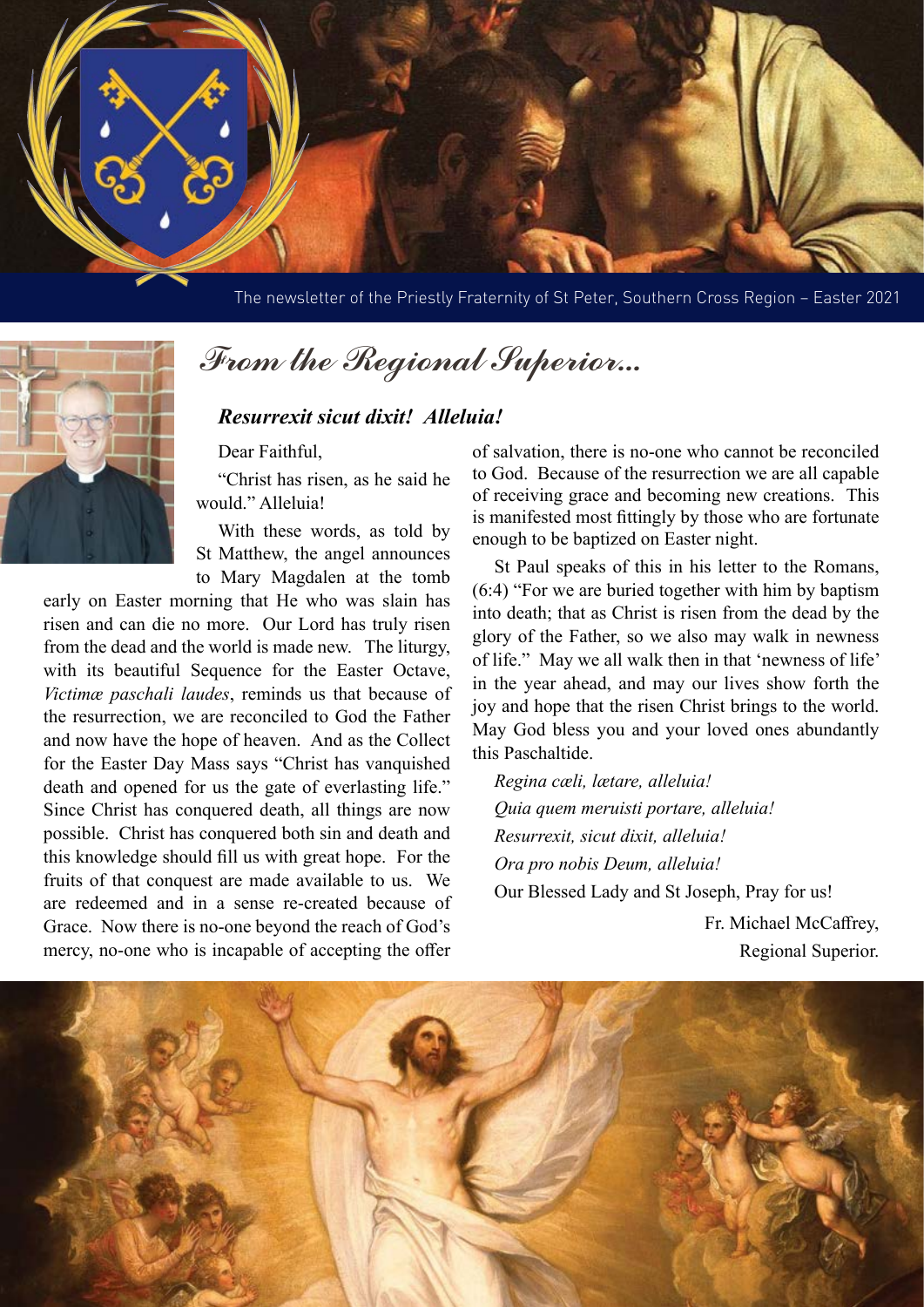## Our New Zealand Apostolate reports

When Bishop Patrick Dunn gave permission for the FSSP to erect a canonical house in the Auckland Diocese of New Zealand in March 2018, it marked a "no u-turn" moment for the FSSP in Australasia. St Peter Chanel House was formally erected on the 22nd of March 2018 and the apostolate was no longer *ad experimentum*.

 Although Bishop Dunn had been seeking a traditional order to take over from the ageing diocesan Latin Mass priest, Fr Denzil Meuli for some years, the conditions for an apostolate to truly take shape never became reality until 2016. In July of that year, Fr Antony

Sumich took over the Latin Mass apostolate in Auckland as Fr Meuli was in a hospice and the Marist priest who had filled in for him was being transferred overseas. Bishop Dunn suggested that the FSSP take over a new "Latin Mass Chaplaincy" *ad experimentum*, and if, after a year it was agreed that the apostolate could work, then he would give the canonical status.

 With any non geographical apostolate, location is very important. The Auckland diocese did not have a church to offer the Chaplaincy, but there was a



*Above and right: The FSSP Auckland apostolate's Lenten Walk 2021.*



*Confirmations in Auckland 2020*

humble 80 seat chapel, with a two bedroom rectory, and a hall that needed some work available for rent from one of the parishes. Located 15 minutes drive from central Auckland and just off a motorway, St Anne's Chapel became the home of the FSSP's activities in NZ.

 Since those humble beginnings, the canonical status has been given, two Bishops have given confirmations, one priestly and one diaconal

> ordination have taken place, a choir who sing wonderfully are flourishing, a weekly radio show is on air, weekly classes in Apologetics, Adult Catechism & marriage preparation are well attended, hundreds of houses have had Epiphany blessings and numbers have swollen so greatly that St Anne's has been outgrown for Sunday Masses.

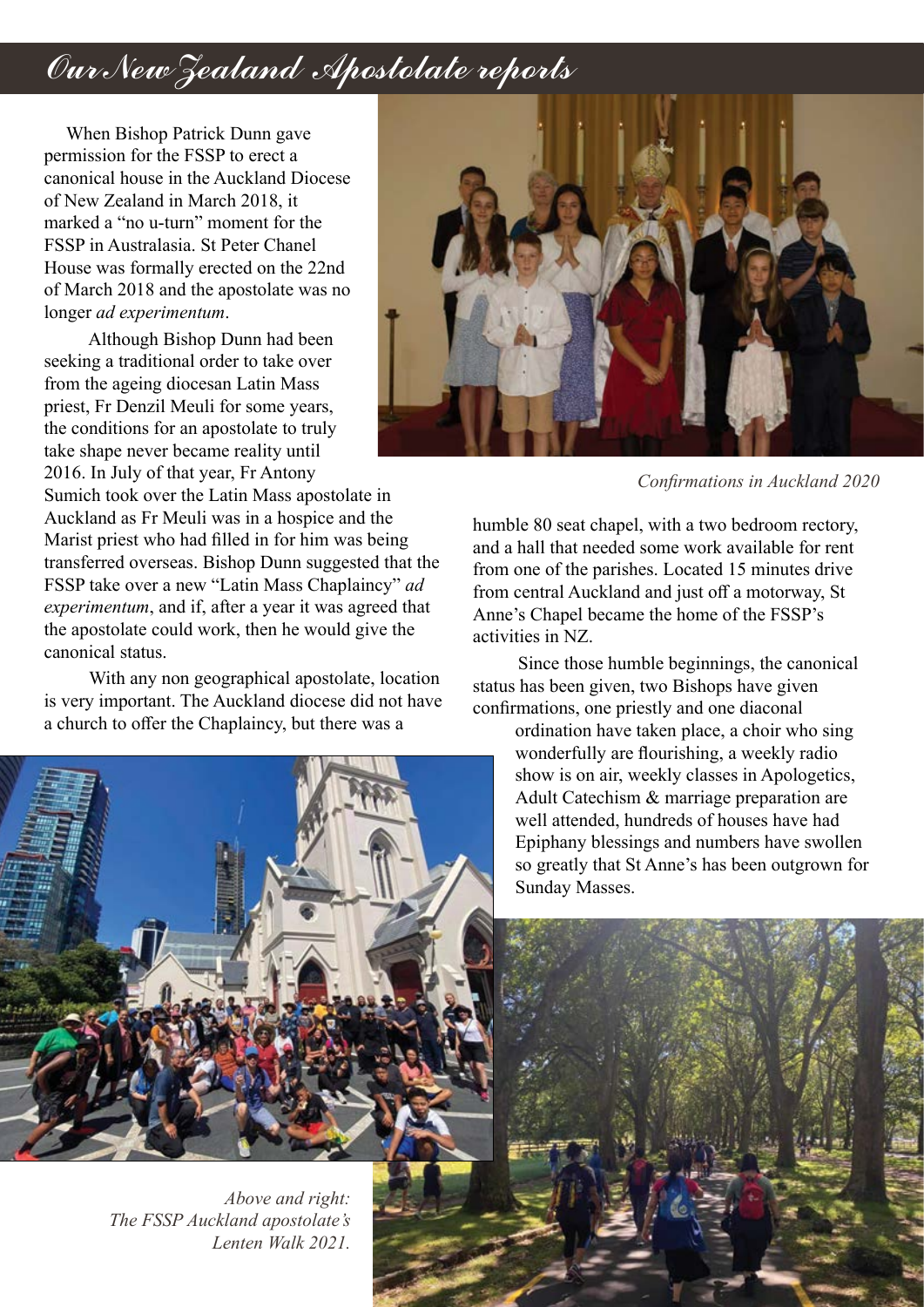Sunday Masses (with over 200 attending) are held at the chapel of St Paul's College where beautiful liturgies are the norm. This year there have been a number of enquires about vocations to the sacred priesthood, and by the grace of God, two young men will enter Ezechiel House in August.





*Above: Requiem Mass Left: Fr Sumich outlines the plans for the apostolate to a meeting of parishioners.*

## Congratulations

to Noel Soares, FSSP who was ordained to the Diaconate on March 13th in Nebraska, USA.



Register and mark your calendars!

**Retreat for Women Hartzer Park Retreat Centre October 18–21, 2021**

Given by Fr Adrian Wee FSSP on the Spirituality of St Catherine of Siena Cost per person \$400

For more information, please contact Fr Wee at [theoudoulos@gmail.com](mailto:theoudoulos%40gmail.com?subject=)